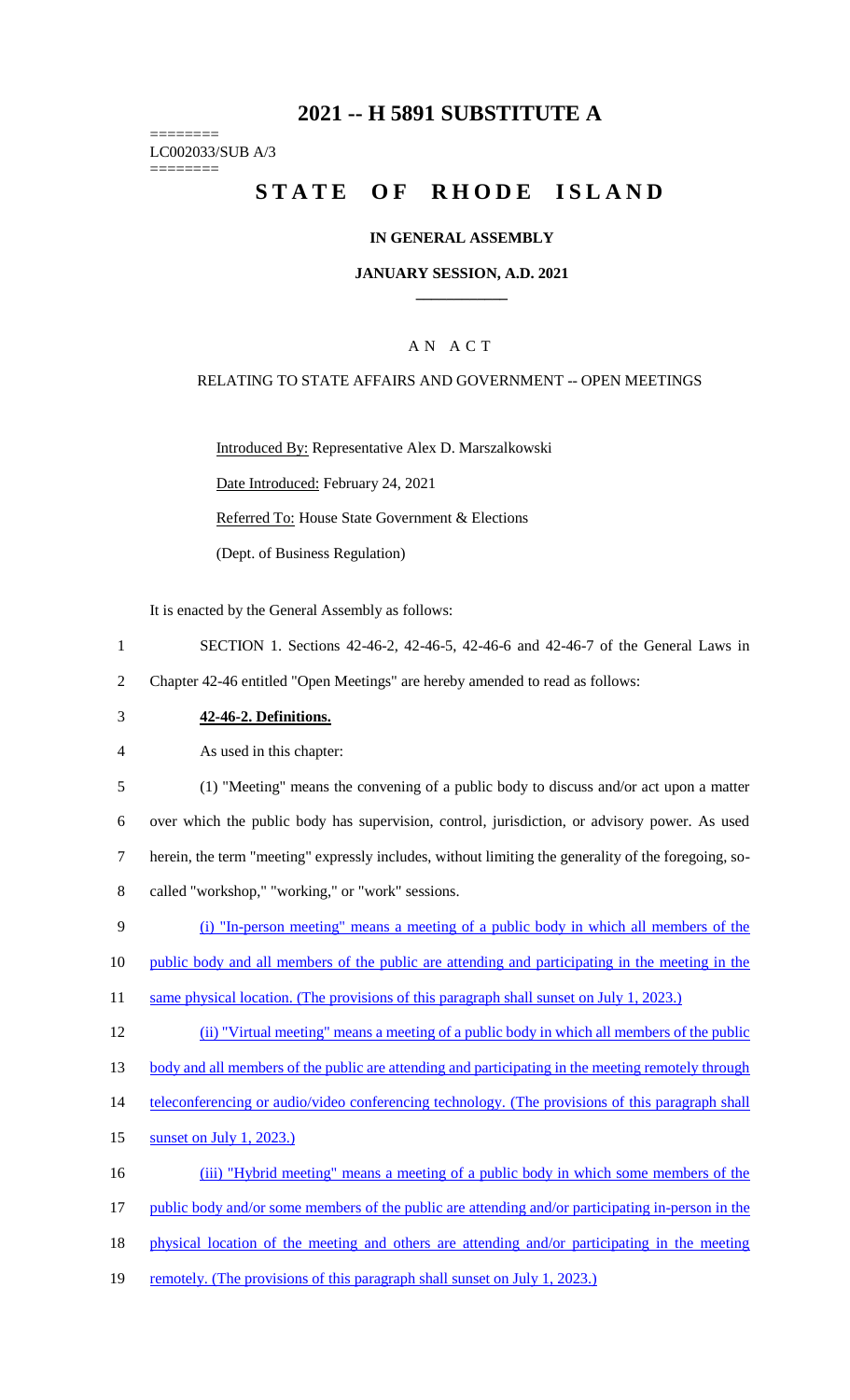(2) "Open call" means a public announcement by the chairperson of the committee that the meeting is going to be held in executive session and the chairperson must indicate which exception 3 of  $§$  42-46-5 is being involved.

 (3) "Open forum" means the designated portion of an open meeting, if any, on a properly posted notice reserved for citizens to address comments to a public body relating to matters affecting the public business.

 (4) "Prevailing plaintiff" includes those persons and entities deemed "prevailing parties" pursuant to 42 U.S.C. § 1988.

 (5) "Public body" means any department, agency, commission, committee, board, council, bureau, or authority, or any subdivision thereof, of state or municipal government or the board of directors of any library that funded at least twenty-five percent (25%) of its operational budget in the prior budget year with public funds, and shall include all authorities defined in § 42-35-1. For purposes of this section, any political party, organization, or unit thereof meeting or convening is not and should not be considered to be a public body; provided, however, that no such meeting shall be used to circumvent the requirements of this chapter.

 (6) "Quorum," unless otherwise defined by applicable law, means a simple majority of the membership of a public body.

 (7) "Remote public access" means measures that permit contemporaneous and effective 19 public access to the deliberations of the public body through a live transmission of a meeting over 20 the Internet, via teleconference or video conference, television, or other broadcast media that allows 21 the public to clearly follow the proceedings of the public body while those activities are occurring. 22 Remote public access shall be offered to the public without subscription, toll, or similar charge to the public to join the meeting. During a hybrid meeting or a virtual meeting, when public comment 24 or testimony is permitted by the public body or required by law, public bodies shall provide interactive access that includes the capability for members of the public to provide such comment 26 or testimony remotely through telephone, Internet or satellite-enabled audio or video conferencing, or any other similar technology. (The provisions of this subdivision shall sunset on July 1, 2023.) **42-46-5. Purposes for which meeting may be closed -- Use of electronic communications -- Judicial proceedings -- Disruptive conduct Purposes for which meeting** 

**may be closed.**

 (a) A public body may hold a meeting closed to the public pursuant to § 42-46-4 for one or more of the following purposes:

- (1) Any discussions of the job performance, character, or physical or mental health of a
- person or persons provided that such person or persons affected shall have been notified in advance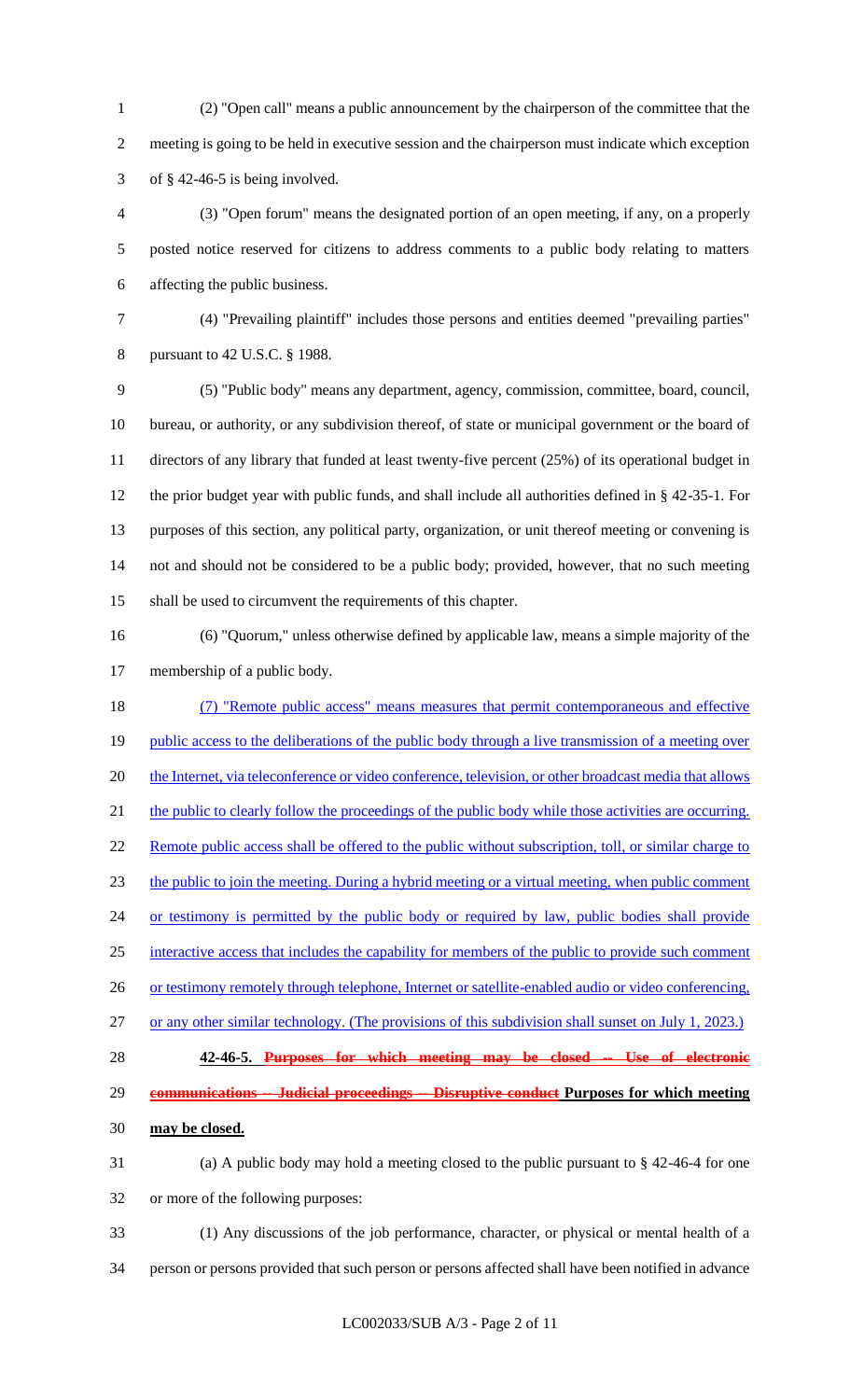in writing and advised that they may require that the discussion be held at an open meeting.

 Failure to provide such notification shall render any action taken against the person or persons affected null and void. Before going into a closed meeting pursuant to this subsection, the public body shall state for the record that any persons to be discussed have been so notified and this statement shall be noted in the minutes of the meeting.

 (2) Sessions pertaining to collective bargaining or litigation, or work sessions pertaining to collective bargaining or litigation.

 (3) Discussion regarding the matter of security including, but not limited to, the deployment of security personnel or devices.

 (4) Any investigative proceedings regarding allegations of misconduct, either civil or criminal.

 (5) Any discussions or considerations related to the acquisition or lease of real property for public purposes, or of the disposition of publicly held property wherein advanced public information would be detrimental to the interest of the public.

 (6) Any discussions related to or concerning a prospective business or industry locating in the state of Rhode Island when an open meeting would have a detrimental effect on the interest of the public.

 (7) A matter related to the question of the investment of public funds where the premature disclosure would adversely affect the public interest. Public funds shall include any investment plan or matter related thereto, including, but not limited to, state lottery plans for new promotions.

 (8) Any executive sessions of a local school committee exclusively for the purposes: (i) of conducting student disciplinary hearings; or (ii) of reviewing other matters which relate to the privacy of students and their records, including all hearings of the various juvenile hearing boards of any municipality; provided, however, that any affected student shall have been notified in advance in writing and advised that he or she may require that the discussion be held in an open meeting.

 Failure to provide such notification shall render any action taken against the student or students affected null and void. Before going into a closed meeting pursuant to this subsection, the public body shall state for the record that any students to be discussed have been so notified and this statement shall be noted in the minutes of the meeting.

 (9) Any hearings on, or discussions of, a grievance filed pursuant to a collective bargaining agreement.

(10) Any discussion of the personal finances of a prospective donor to a library.

(b) No meeting of members of a public body or use of electronic communication, including

LC002033/SUB A/3 - Page 3 of 11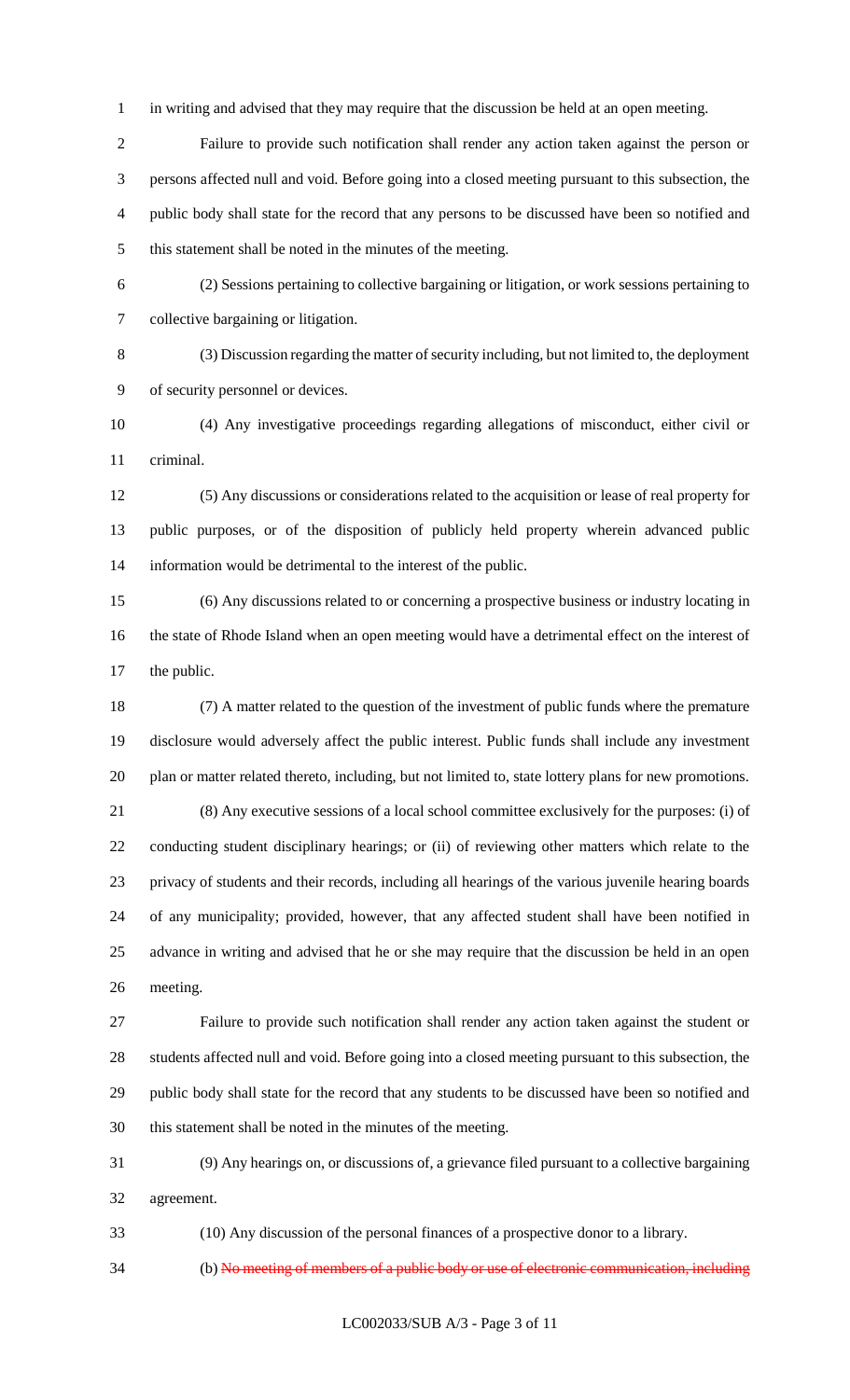1 telephonic communication and telephone conferencing, shall be used to circumvent the spirit or 2 requirements of this chapter; provided, however, these meetings and discussions are not prohibited. 3 (1) Provided, further however, that discussions of a public body via electronic 4 communication, including telephonic communication and telephone conferencing, shall be 5 permitted only to schedule a meeting. 6 (2) Provided, further however, that a member of a public body may participate by use of 7 electronic communication or telephone communication while on active duty in the armed services 8 of the United States. 9 (3) Provided, further however, that a member of that public body, who has a disability as 10 defined in chapter 87 of title 42 and: 11 (i) Cannot attend meetings of that public body solely by reason of his or her disability; and 12 (ii) Cannot otherwise participate in the meeting without the use of electronic 13 communication or telephone communication as reasonable accommodation, may participate by use 14 of electronic communication or telephone communication in accordance with the process below. 15 (4) The governor's commission on disabilities is authorized and directed to: 16 (i) Establish rules and regulations for determining whether a member of a public body is 17 not otherwise able to participate in meetings of that public body without the use of electronic 18 communication or telephone communication as a reasonable accommodation due to that member's 19 disability; 20 (ii) Grant a waiver that allows a member to participate by electronic communication or 21 telephone communication only if the member's disability would prevent him/her from being 22 physically present at the meeting location, and the use of such communication is the only 23 reasonable accommodation; and 24 (iii) Any waiver decisions shall be a matter of public record. 25 (c) This chapter shall not apply to proceedings of the judicial branch of state government 26 or probate court or municipal court proceedings in any city or town. 27 (d) This chapter shall not prohibit the removal of any person who willfully disrupts a 28 meeting to the extent that orderly conduct of the meeting is seriously compromised. (The provisions 29 of subsections (b) through (d) shall be restored on July 1, 2023.) 30 **42-46-6. Notice.** 31 (a) Annual meeting calendar. All public bodies shall give written notice of their regularly 32 scheduled meetings at the beginning of each calendar year. The notice shall include the dates, times, 33 and places of the meetings and shall be provided to members of the public upon request and to the 34 secretary of state at the beginning of each calendar year in accordance with subsection (f).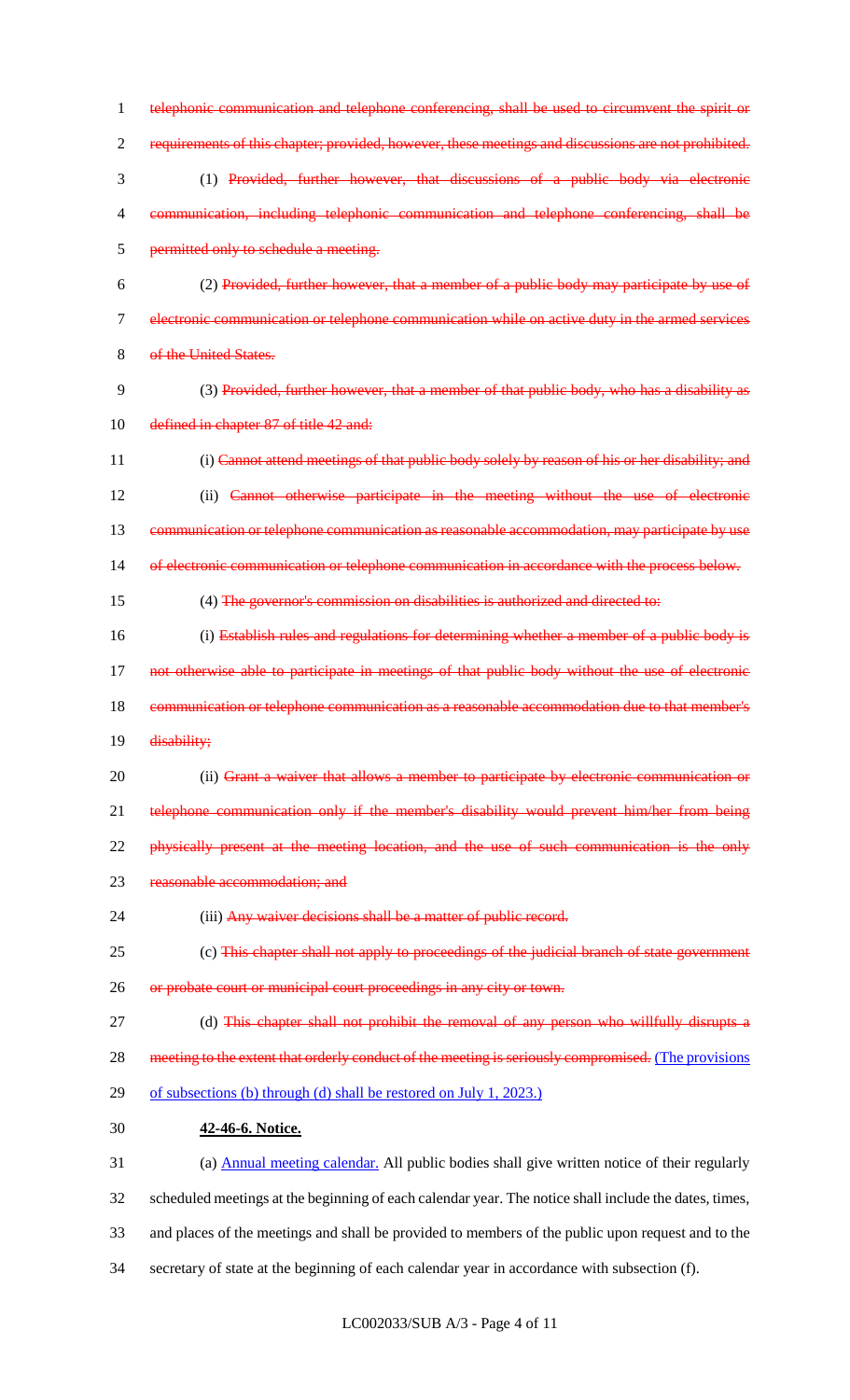(b) Public bodies shall give supplemental written public notice of any meeting within a minimum of forty-eight (48) hours, excluding weekends and state holidays in the count of hours, before the date. This notice shall include the date the notice was posted; the date, time, and place of the meeting; information on how to attend the meeting by remote public access, if applicable; and a statement specifying the nature of the business to be discussed. Copies of the notice shall be maintained by the public body for a minimum of one year. Nothing contained herein shall prevent a public body, other than a school committee, from adding additional items to the agenda by majority vote of the members. School committees may, however, add items for informational purposes only, pursuant to a request, submitted in writing, by a member of the public during the public comment session of the school committee's meetings. Said informational items may not be voted upon unless they have been posted in accordance with the provisions of this section. Such additional items shall be for informational purposes only and may not be voted on except where necessary to address an unexpected occurrence that requires immediate action to protect the public or to refer the matter to an appropriate committee or to another body or official.

 (c) Written public notice shall include, but need not be limited to, posting a copy of the notice at the principal office of the public body holding the meeting, or if no principal office exists, at the building in which the meeting is to be held, and in at least one other prominent place within the governmental unit, and electronic filing of the notice with the secretary of state pursuant to subsection (f); however, nothing contained herein shall prevent a public body from holding an emergency meeting, upon an affirmative vote of the majority of the members of the body when the meeting is deemed necessary to address an unexpected occurrence that requires immediate action to protect the public. If an emergency meeting is called, a meeting notice and agenda shall be posted as soon as practicable and shall be electronically filed with the secretary of state pursuant to subsection (f) and, upon meeting, the public body shall state for the record and minutes why the matter must be addressed in less than forty-eight (48) hours in accordance with subsection (b) of this section and only discuss the issue or issues that created the need for an emergency meeting. Nothing contained herein shall be used in the circumvention of the spirit and requirements of this chapter.

 (d) Nothing within this chapter shall prohibit any public body, or the members thereof, from responding to comments initiated by a member of the public during a properly noticed open forum even if the subject matter of a citizen's comments or discussions were not previously posted, provided such matters shall be for informational purposes only and may not be voted on except where necessary to address an unexpected occurrence that requires immediate action to protect the public or to refer the matter to an appropriate committee or to another body or official. Nothing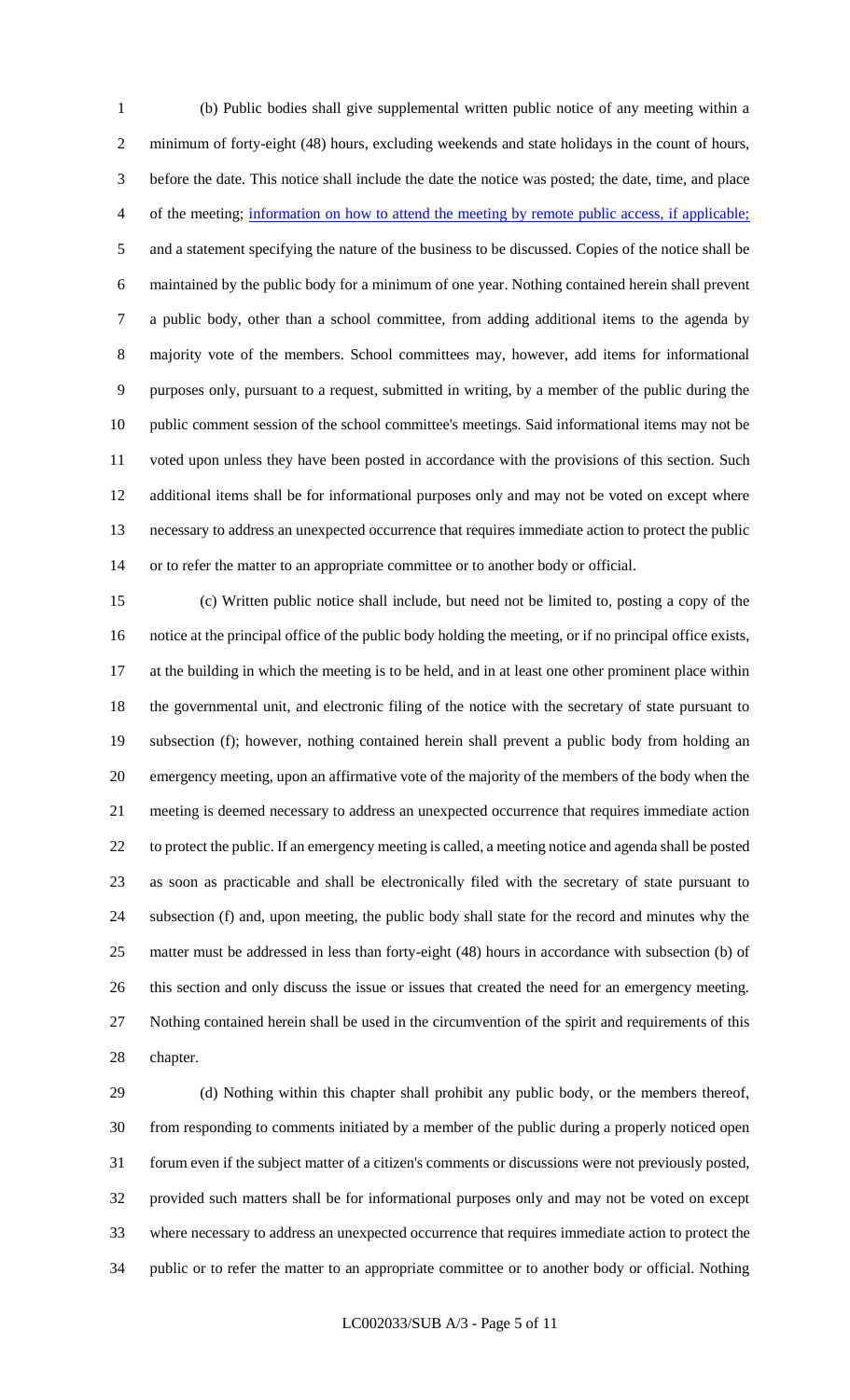contained in this chapter requires any public body to hold an open-forum session to entertain or respond to any topic nor does it prohibit any public body from limiting comment on any topic at such an open-forum session. No public body, or the members thereof, may use this section to circumvent the spirit or requirements of this chapter.

 (e) A school committee may add agenda items not appearing in the published notice required by this section under the following conditions:

 (1) The revised agenda is electronically filed with the secretary of state pursuant to subsection (f), and is posted on the school district's website and the two (2) public locations required by this section at least forty-eight (48) hours in advance of the meeting in accordance with subsection (b) of this section;

 (2) The new agenda items were unexpected and could not have been added in time for newspaper publication;

 (3) Upon meeting, the public body states for the record and minutes why the agenda items could not have been added in time for newspaper publication and need to be addressed at the meeting;

 (4) A formal process is available to provide timely notice of the revised agenda to any person who has requested that notice, and the school district has taken reasonable steps to make the public aware of this process; and

 (5) The published notice shall include a statement that any changes in the agenda will be posted on the school district's website and the two (2) public locations required by this section and will be electronically filed with the secretary of state at least forty-eight (48) hours in advance of the meeting in accordance with subsection (b) of this section.

 (f) All notices required by this section to be filed with the secretary of state shall be electronically transmitted to the secretary of state in accordance with rules and regulations that shall be promulgated by the secretary of state. This requirement of the electronic transmission and filing of notices with the secretary of state shall take effect one year after this subsection takes effect.

 (g) If a public body fails to transmit notices in accordance with this section, then any 28 aggrieved person may file a complaint with the attorney general in accordance with § 42-46-8. (The 29 amendments to this section shall sunset on July 1, 2023, and the language in effect on January 1,

2021, shall be restored.)

#### **42-46-7. Minutes.**

 (a) All public bodies shall keep written minutes of all their meetings. The minutes shall include, but need not be limited to:

(1) The date, time, and place of the meeting;

LC002033/SUB A/3 - Page 6 of 11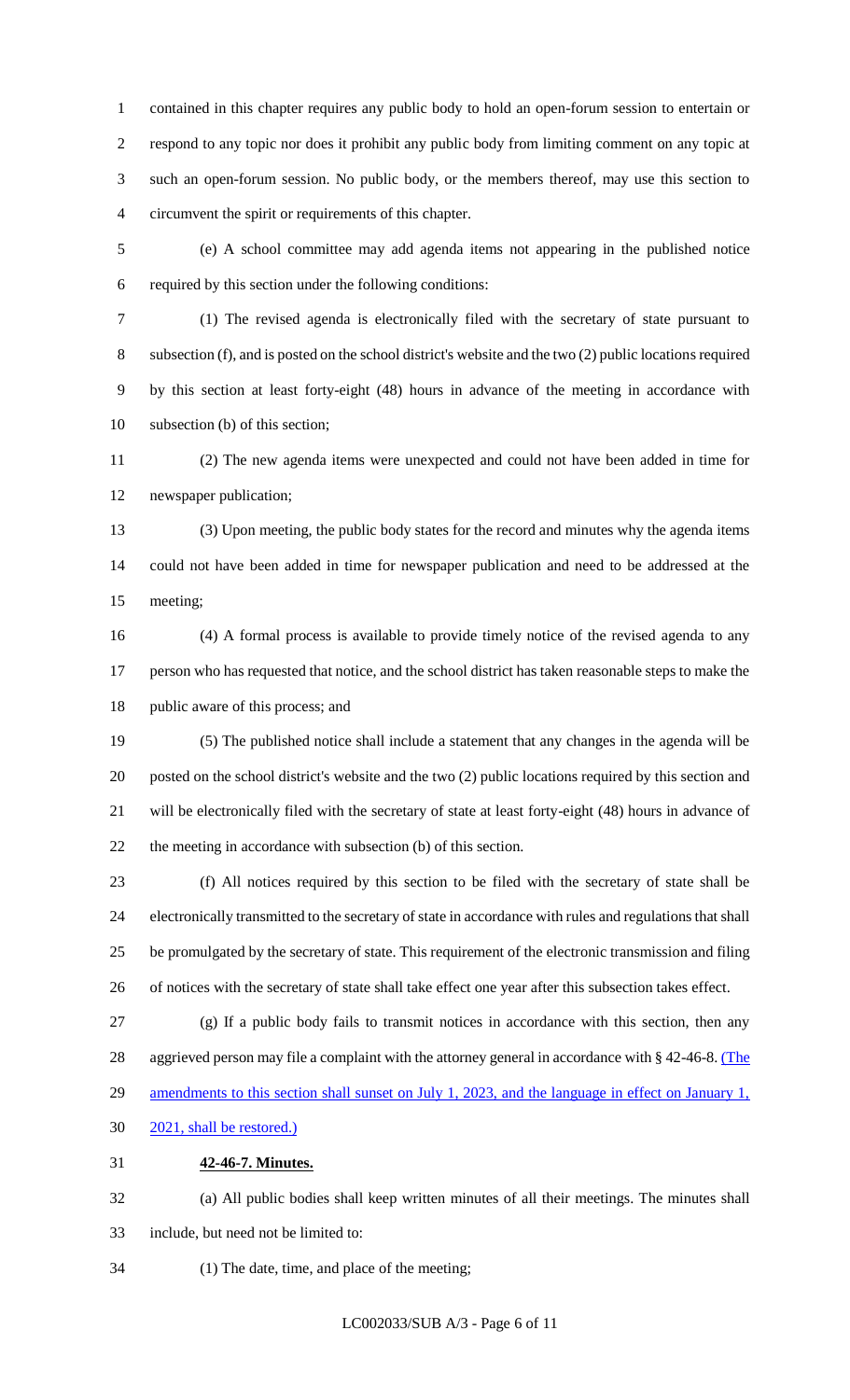1 (2) The members of the public body recorded as either present or absent, and for all 2 members of the public body who are present, record whether attendance is in person or through teleconferencing or audio/video conferencing technology; (3) If held as a virtual meeting or hybrid meeting, indicate how remote public access was

provided;

6  $\left(\frac{3}{4}\right)$  A record by individual members of any vote taken; and

 $\frac{(4)(5)}{2}$  Any other information relevant to the business of the public body that any member of the public body requests be included or reflected in the minutes.

 (b)(1) A record of all votes taken at all meetings of public bodies, listing how each member voted on each issue, shall be a public record and shall be available to the public at the office of the public body within two (2) weeks of the date of the vote. The minutes shall be public records and unofficial minutes shall be available to the public at the office of the public body within thirty-five (35) days of the meeting or at the next regularly scheduled meeting, whichever is earlier, except 14 where the disclosure would be inconsistent with §§ 42-46-4 and 42-46-5 or where the public body by majority vote extends the time period for the filing of the minutes and publicly states the reason. (2) In addition to the provisions of subsection (b)(1), all volunteer fire companies, associations, fire district companies, or any other organization currently engaged in the mission of extinguishing fires and preventing fire hazards, whether it is incorporated or not, and whether it is a paid department or not, shall post unofficial minutes of their meetings within twenty-one (21) days of the meeting, but not later than seven (7) days prior to the next regularly scheduled meeting, whichever is earlier, on the secretary of state's website.

 (c) The minutes of a closed session shall be made available at the next regularly scheduled meeting unless the majority of the body votes to keep the minutes closed pursuant to §§ 42-46-4 and 42-46-5.

 (d) All public bodies shall keep official and/or approved minutes of all meetings of the body and shall file a copy of the minutes of all open meetings with the secretary of state for inspection by the public within thirty-five (35) days of the meeting; provided that this subsection shall not apply to public bodies whose responsibilities are solely advisory in nature.

 (e) All minutes and unofficial minutes required by this section to be filed with the secretary of state shall be electronically transmitted to the secretary of state in accordance with rules and regulations that shall be promulgated by the secretary of state. If a public body fails to transmit minutes or unofficial minutes in accordance with this subsection, then any aggrieved person may file a complaint with the attorney general in accordance with § 42-46-8. (The amendments to this section shall sunset on July 1, 2023, and the language in effect on January 1, 2021, shall be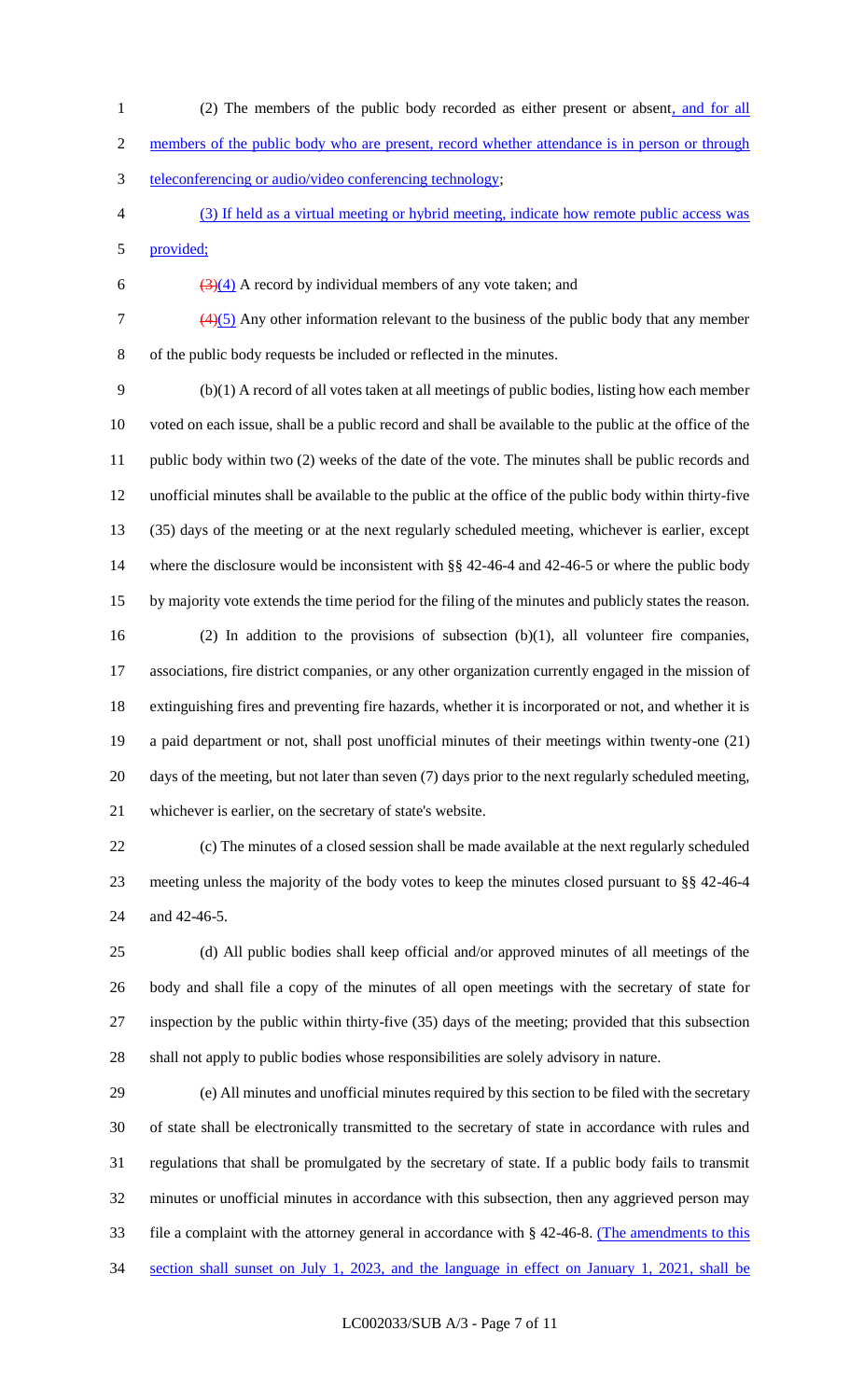### 1 <u>restored.</u>)

| $\mathbf{2}$   | SECTION 2. Chapter 42-46 of the General Laws entitled "Open Meetings" is hereby                        |
|----------------|--------------------------------------------------------------------------------------------------------|
| $\mathfrak{Z}$ | amended by adding thereto the following sections:                                                      |
| $\overline{4}$ | 42-46-15. Virtual participation in meetings by members of the public body (Effective                   |
| 5              | <u>until July 1, 2023).</u>                                                                            |
| 6              | Members of public bodies may participate in meetings subject to this chapter by remote                 |
| $\tau$         | interactive means through telephone or audio/video conferencing, or similar technology, and such       |
| $\,8\,$        | members shall be included in the quorum. Public bodies shall not deny a member of the public           |
| 9              | body who is on active duty in the military or who has a disability as defined in chapter 87 of title   |
| 10             | 42 the ability to participate remotely in a meeting.                                                   |
| 11             | 42-46-16. Public access requirements for meetings of public bodies (Effective until                    |
| 12             | <u>July 1, 2023).</u>                                                                                  |
| 13             | (a) There shall be three (3) types of meetings, as defined in $\S$ 42-46-2: in-person meetings,        |
| 14             | virtual meetings and hybrid meetings. Public bodies may hold meetings subject to this chapter as       |
| 15             | any of the three (3) types, subject to the limitations set forth in this section.                      |
| 16             | (b) A meeting or portion of a meeting which is held in closed executive session pursuant               |
| 17             | to §§ 42-46-4 and 42-46-5 may be held as any of the three $(3)$ types of meetings, without providing   |
| 18             | any public access.                                                                                     |
| 19             | (c) For all virtual meetings and hybrid meetings, public bodies shall provide remote public            |
| 20             | access as defined in $\S$ 42-46-2.                                                                     |
| 21             | (d) Until December 31, 2021, all public bodies may hold meetings as any one of the three               |
| 22             | $(3)$ types of meetings defined in § 42-46-2.                                                          |
| 23             | (e) Effective January 1, 2022:                                                                         |
| 24             | (1) All city and town councils, all elected and appointed school boards and school                     |
| 25             | committees, all zoning boards, all planning boards, and all quasi-public boards, agencies and          |
| 26             | corporations (as defined in $\S$ 42-155-3 and provided for in the findings in $\S$ 42-155-2) shall not |
| 27             | have an exclusively in-person meeting. The open meetings of such public bodies shall be either a       |
| 28             | hybrid meeting or a virtual meeting; however, unless holding a public hearing, these public bodies     |
| 29             | may hold in-person meetings without remote public access for site visits, zoning and planning          |
| 30             | workshops, and in-person meetings of subdivisions of these bodies.                                     |
| 31             | (2) All other public bodies may continue to hold meetings as any one of the three (3) types            |
| 32             | of meetings defined in $\S$ 42-46-2.                                                                   |
| 33             | (f) Nothing herein alters the provisions of $\S 42-46-6(d)$ such that this chapter does not grant      |
| 34             | the right of public comment to any member of the public where not otherwise provided by statute,       |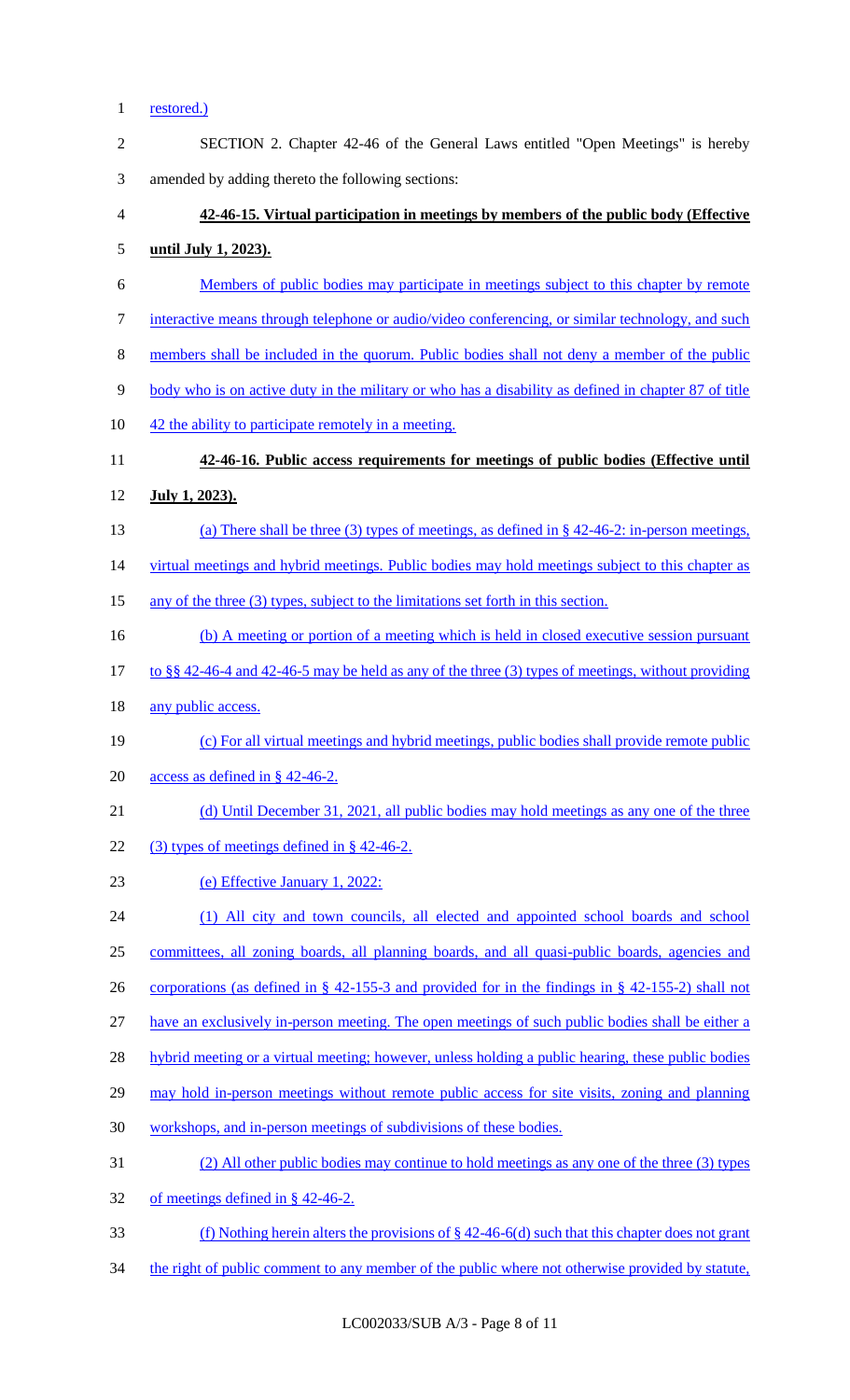1 regulation, charter, ordinance, or bylaw.

| $\overline{2}$           | $(g)$ If any member of the public body participates in an open meeting in person, the public             |
|--------------------------|----------------------------------------------------------------------------------------------------------|
| 3                        | body must allow members of the public to attend the meeting in person and permit such attendees          |
| $\overline{\mathcal{A}}$ | to participate when public comment or testimony is permitted by the public body or required by           |
| 5                        | law.                                                                                                     |
| 6                        | 42-46-17. Requirements for access to documents presented or used in open meetings                        |
| 7                        | of public bodies (Effective until July 1, 2023).                                                         |
| $\,8\,$                  | For all open meetings of city and town councils, elected and appointed school boards and                 |
| $\mathbf{9}$             | school committees, zoning boards, planning boards, and quasi-public boards, agencies and                 |
| 10                       | corporations (as defined in $\S$ 42-155-3 and provided for in the findings in $\S$ 42-155-2): the public |
| 11                       | body shall make accessible to the public all documents to be reviewed, discussed, considered and/or      |
| 12                       | voted on at an open meeting that are in its possession by the time the agenda must be posted under       |
| 13                       | $\S$ 42-46-6(b). Such documents must be accessible to the public on the Internet by the time the open    |
| 14                       | meeting starts.                                                                                          |
| 15                       | 42-46-18. Guidelines for hybrid and virtual open meetings for all public bodies                          |
| 16                       | (Effective until July 1, 2023).                                                                          |
| 17                       | (a) For hybrid meetings, the public body shall announce the names of any members of the                  |
| 18                       | public body participating remotely.                                                                      |
| 19                       | (b) During a meeting for which only audio is being provided as the means of remote public                |
| 20                       | access, public body members should be identified contemporaneous with making their remarks to            |
| 21                       | ensure a clear record of the proceedings.                                                                |
| 22                       | (c) The public body shall halt the meeting if it becomes aware that the public's ability to              |
| 23                       | access the meeting through remote public access has been severely impeded, including but not             |
| 24                       | limited to widespread power failures or widespread internet outages.                                     |
| 25                       | (d) The public body shall take all votes in a manner that all attendees, including those with            |
| 26                       | only audio remote public access, can clearly identify how each member voted consistent with $\S$ 42-     |
| 27                       | $46-7(b)(1)$ .                                                                                           |
| 28                       | (e) The public body shall record any open meeting held as a virtual meeting or hybrid                    |
| 29                       | meeting. The public body shall maintain a copy or access to a copy of the recording for at least two     |
| 30                       | hundred (200) days from the date of the approval by the public body of the minutes for such              |
| 31                       | meeting, and the public body shall provide access to open meeting recordings either by posting on        |
| 32                       | the Internet or by request in accordance with chapter 2 of title 38 ("access to public record").         |
| 33                       | 42-46-19. Use of electronic communications by and between members of public bodies                       |
| 34                       | (Effective until July 1, 2023).                                                                          |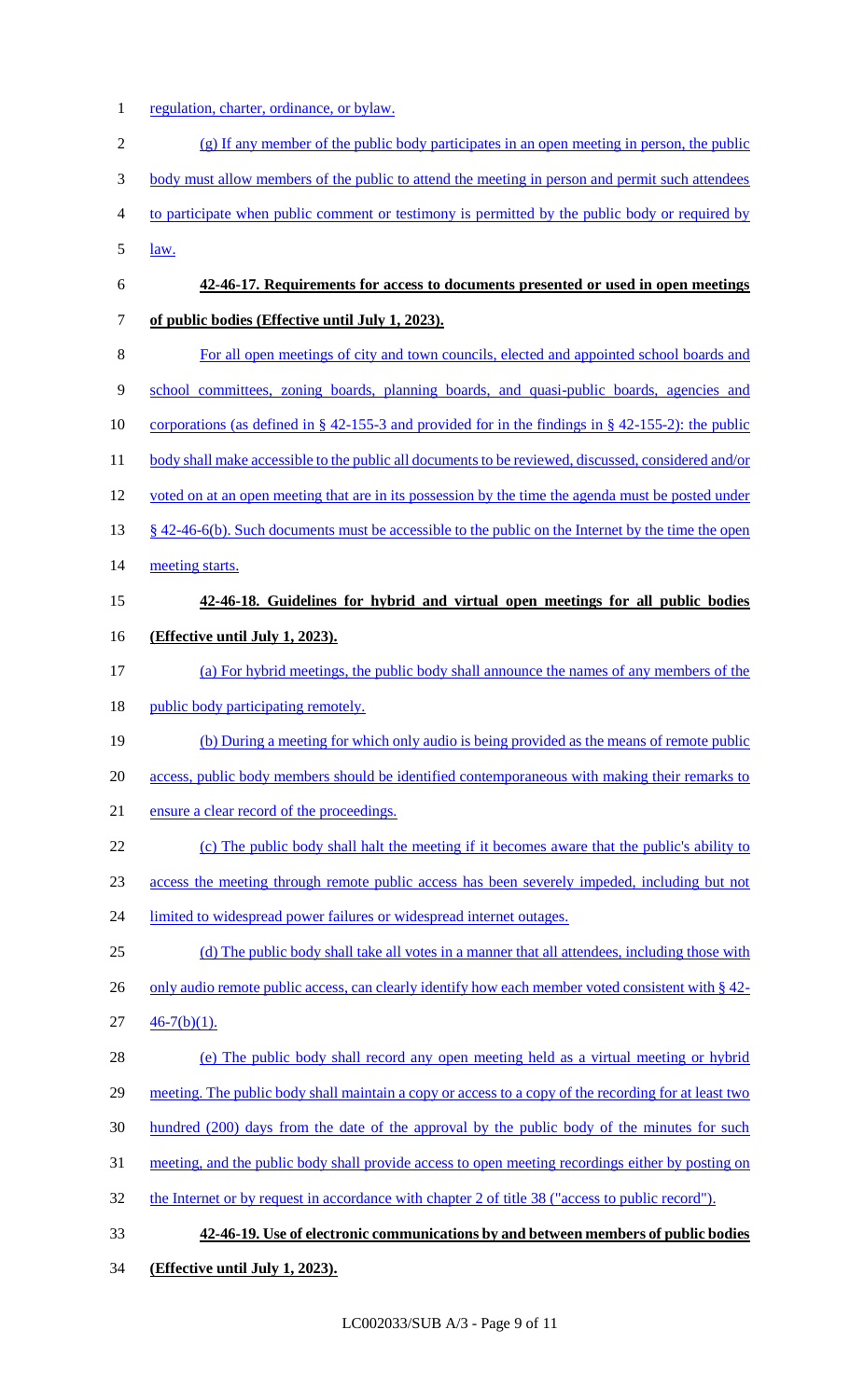- The use of electronic communication, including telephonic, text, email, facsimile, teleconferencing, videoconferencing, instant messaging, social networking/media, or similar means of communications shall not be used by any member of a public body to circumvent the spirit or requirement of this chapter; provided, that electronic communication may be used to: (1) Participate in a meeting by virtual means as may be permitted by this chapter; and (2) Schedule a meeting or determine the availability of members of a public body for the purpose of conducting a meeting under this chapter. **42-46-20. Exclusion of judiciary (Effective until July 1, 2023).**  This chapter shall not apply to proceedings of the judicial branch of state government or 10 probate court or municipal court proceedings in any city or town. **42-46-21. Disruptive conduct (Effective until July 1, 2023).**  This chapter shall not prohibit the removal of any person who willfully disrupts a meeting 13 to the extent that orderly conduct of the meeting is seriously compromised. **42-46-22. Sunset.**  15 The amendments to §§ 42-46-2, 42-46-5, 42-46-6 and 42-46-7 shall remain effective until 16 July 1, 2023, and as of that date shall become inoperative. Effective July 1, 2023, the language of §§ 42-46-2, 42-46-5, 42-46-6 and 42-46-7 shall be restored to the language in effect on January 1, 2021. The provisions and requirements of §§ 42-46-15 through 42-46-21 shall expire on July 1, 2023.
- SECTION 3. This act shall take effect upon passage.

======== LC002033/SUB A/3 ========